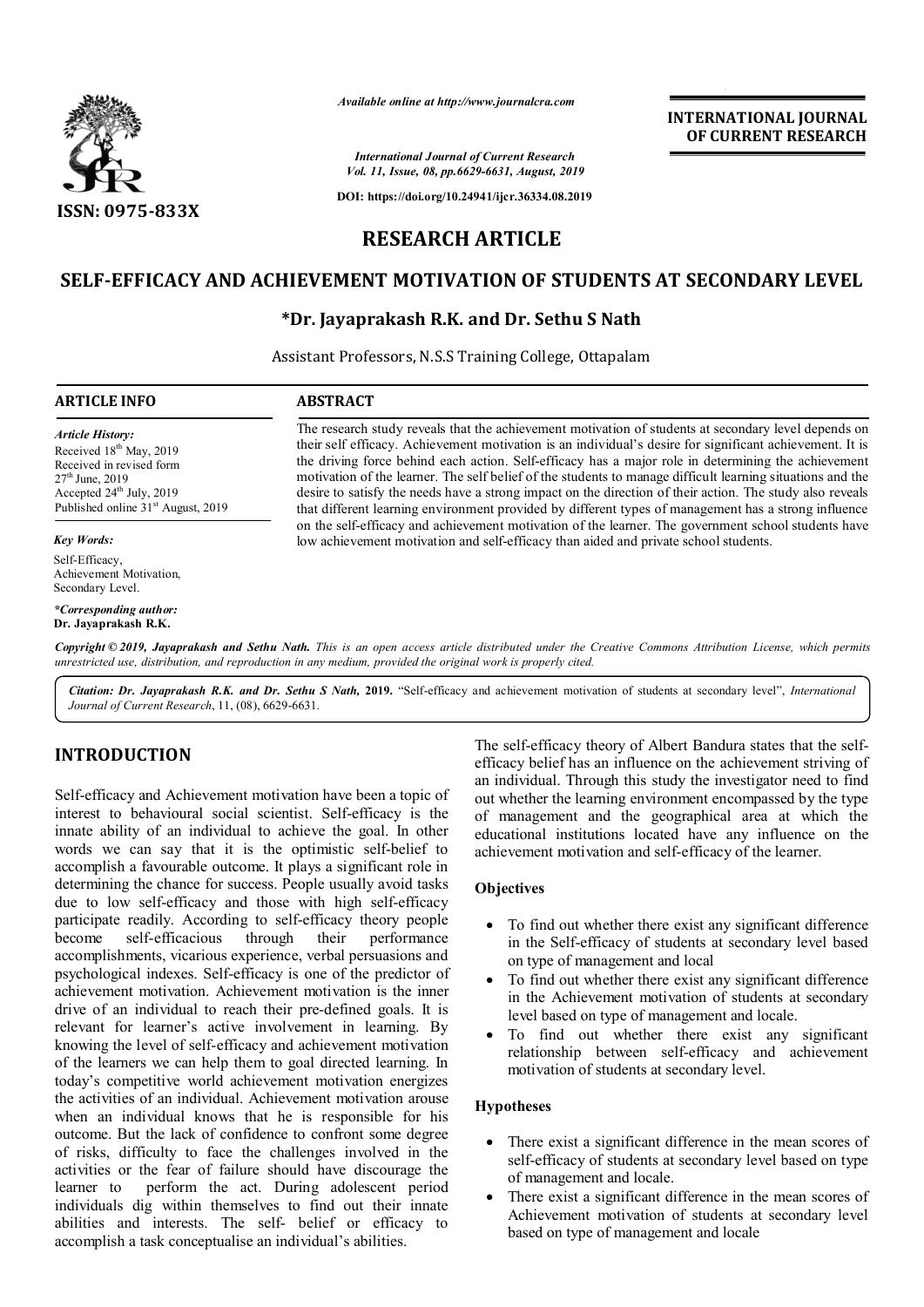There exist a significant relationship between the selfefficacy and Achievement motivation of students at secondary level

## **METHODOLOGY**

Researcher adopted survey method to find out the self-efficacy and achievement motivation of the learners at secondary level.

#### **Sample**

A sample of 240 students studying in IX standard of Palakkad district was selected using stratified random sampling technique. The details of sample are shown in the table.

**Table 1. Details of sample selected for the research study**

| Type of management |       |       | No. of students |
|--------------------|-------|-------|-----------------|
|                    | Rural | Urban | Total           |
| Gov't              | 40    | 40    | 80              |
| Aided              | 40    | 40    | 80              |
| Unaided            | 40    | 40    | 80              |
| Total              | 120   | 120   | 240             |

**Tools used:** The self-efficacy of the students was collected using self-efficacy scale developed and validated by the investigator. The scale consisted of 20 items related to the constructs of self-efficacy. The achievement motivation of the students was collected by achievement motivation scale developed and validated by the investigator. The reliability and validity of the tools were established using split-half method and expert validation respectively.

**Statistical techniques used:** The following descriptive statistical techniques such as mean, median, S.D and inferential statistical techniques significant difference of mean (t-test) and ANOVA were used in the study.

#### **ANALYSIS AND DISCUSSION OF RESULTS**

**Descriptive analysis of the scores of self-efficacy and achievement motivation:** The mean and standard deviation of self-efficacy and achievement motivation of the total sample and sub sample based on type of management and locale are given in the Table.2 and Table 3 respectively.

From the Table: 2 it is evident that the mean score of the self-Efficacy and Achievement motivation of students belongs to aided and unaided schools are higher than that of Gov't school students. The mean value of self- efficacy of aided and unaided school students are 27.3 and 27.6 respectively and that of Gov't school students is 23.8. The mean value of the achievement motivation of unaided school students are 56.4 and 56.6 respectively and that of Gov't school students is 47.6. From the above Table: 3 it is evident that the mean value of the self-efficacy of the rural and urban students are 25.3 and 25.01 respectively. Whereas the achievement motivation of the rural and urban students at secondary level are 45.25 and 54.3 respectively.

**Relationship between self-Efficacy and achievement motivation:** The relationship between self-efficacy and achievement motivation of students at secondary level for the total sample and subsample based on type of management were found out using Pearson's product moment correlation. The value of correlation coefficient is given in the Table: 3. The table value of the coefficient of correlation for the total sample and the sub samples based on type of management and locale are positive and significant at .01 level. This reveals that there exists a significant relationship between self-efficacy and achievement motivation.

**Comparison of self-efficacy and achievement motivation of students based on locale:** The significant difference between the mean scores of self-efficacy of rural and urban students and that of achievement motivation was found out using t-test. The details of the test are given in the Table 5. From the above table the value of't' for the variable self-efficacy is .723 which is not significant at .05 level. It reveals that there is no significant difference in the mean scores of self-efficacy between rural and urban students at secondary level. The value of 't' for the variable achievement motivation is 2.98 which is significant at .01 level. It reveals that there exists a significant difference in the mean scores of achievement motivation of rural and urban students. The mean value of achievement motivation of rural students is 45.25 and that of urban students is 54.3. It also reveals that urban students have high achievement motivation than rural students.

**Comparison of Self-Efficacy of students at secondary level based on type of management:** The significant difference between the mean scores of self-efficacy of students at secondary level based on type of management were found out

**Table 2. Descriptive statistics of scores of Self-Efficacy and Achievement motivation of students belongs to Gov't, aided and unaided schools**

| <b>Statistics</b> | Self-efficacy<br><b>Achievement motivation</b> |       |       |         |       |       |       |         |
|-------------------|------------------------------------------------|-------|-------|---------|-------|-------|-------|---------|
|                   | Total                                          | Gov't | Aided | Unaided | Total | Gov't | Aided | Unaided |
| Mean              | 24.2                                           | 23.8  | 273   | 27.6    | 44.6  | 564   | 476   | 56.6    |
| S.D               | 5.26                                           | 4 9 9 | 6.02  | 6.04    | 104   | 12.01 | 10.07 | 125     |

**Table 3.Descriptive statistics of scores of self-efficacy and achievement motivation of students belongs to rural and urban area**

| <b>Variables</b>       | Sample | Mean  | S.D   |
|------------------------|--------|-------|-------|
| Self-efficacy          | Rural  | 253   | 5.2   |
|                        | Urban  | 25.01 | 5.06  |
| Achievement motivation | rural  | 45.25 | 10.5  |
|                        | urban  | 543   | 11 25 |

**Table 4. Correlation coefficient of Self-Efficacy and Achievement motivation of total sample and sub sample based on Type of management and locale**

| Variable               | Sample             |     |      |
|------------------------|--------------------|-----|------|
|                        | Total              | 240 | .589 |
| Self-Efficacy          | Gov <sup>2</sup> t | 40  | .542 |
| and                    | Aided              | 40  | .623 |
| Achievement motivation | Unaided            | 40  | .635 |
|                        | Rural              | 120 | .568 |
|                        | Urban              | 120 | .582 |
|                        |                    |     |      |